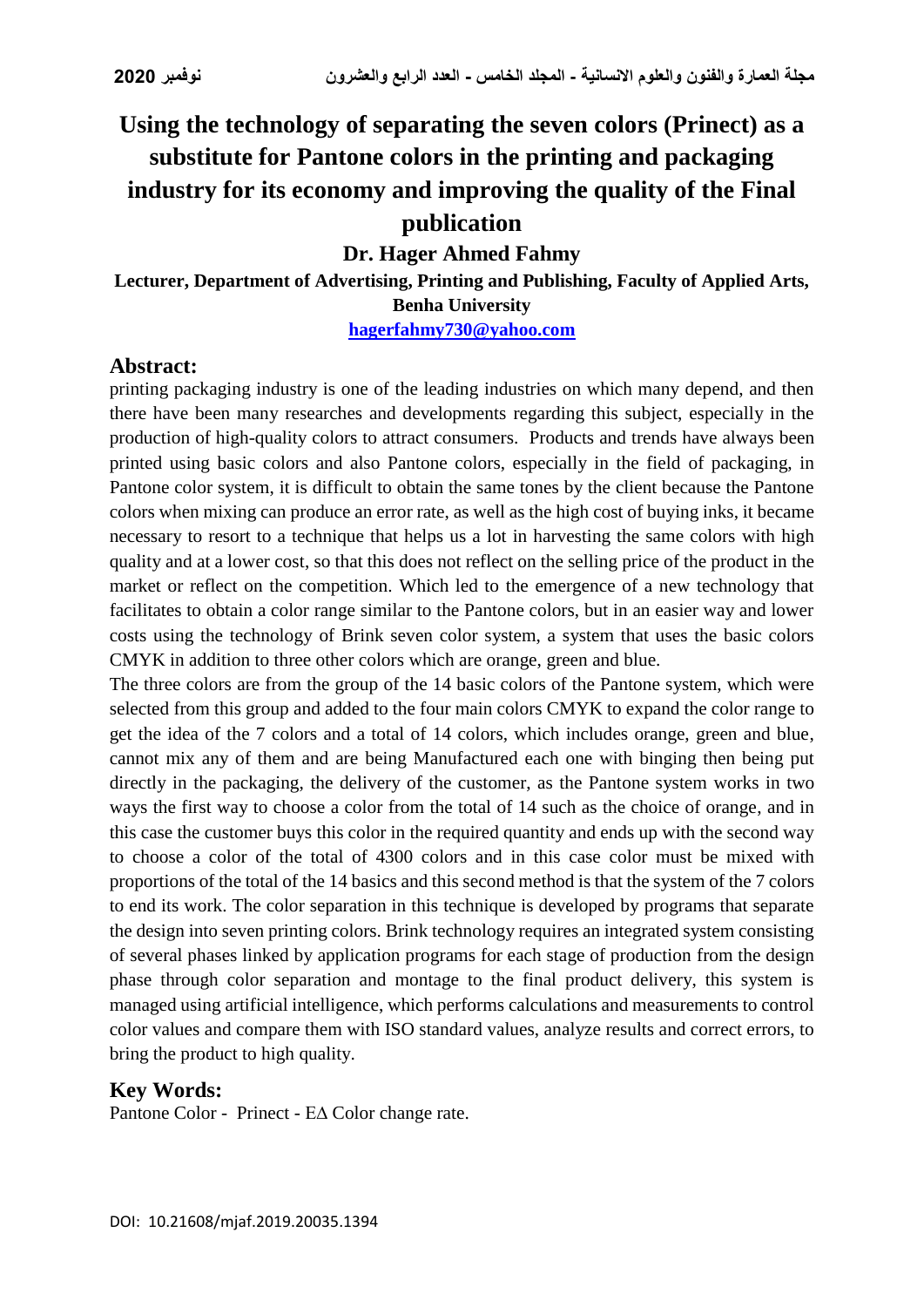# **Introduction**

The printing, packaging and packaging industry is one of the most important supporting industries in the field of printing, which many depend on locally and globally, and in order to continue to progress in the packaging industry and prosperity to cope with the needs of the market, there has been many technological developments to enrich this industry by introducing many colors, which is an important attraction to sell products.

The printing industry has resorted to the Pantone Graphics System, which requires a lot of equipment and skills, which puts an additional burden on the printing presses in terms of cost and time, so the so-called (Prinect Multi Color) technology appeared in seven printing colors that provide a flow database and integration of production work , Which provides the highest level of operation, because this technique was able to control the administrative and technical process of printing, where the production of high-quality color and purity because the color range uses this technique increased the number of hues that can be obtained on the printed chick.

# **Research Problem:**

1**-** The high cost of printing using the Pantone system, which became a burden on the owners of the presses, which is reflected in the high production costs and consequently the price of the product.

2- Is it possible that Prinect technology be used to reduce the number of special colors in the Pantone system? Which saves cost and gives a higher print quality.

# **Research aims:**

Shortening the number of colors used in the system of printing special colors ((Pantone color System to (7 colors).

- Reducing the cost of energy consumption and the percentage of error that can occur as a result of mixing colors to obtain the required color tones of the design, as this requires the presence of ink mixers, and measurement coefficient requires high efficiencies to reach the tones required by the client and this is reflected on the sale price of the product in the market and the competition.

#### **Research importance:**

- Lower production costs through the use of technology will help to achieve competitiveness between the printing presses and the external market.

- Saving time, effort and costs of access to special grades (Pantone color).

# **Research methodology:**

The study follows the experimental method by conducting comparative experiments to ensure the effectiveness of the seven-color Prinect technology compared to the system of producing colors for the same efficiency and quality.

# **Research limitation:**

# **Theoretical framework:**

Includes a description and analysis of the stages of production of using the technique of color separation seven color Prinect Multi Color. **A** practical experiment for a printed production that is printed with this new technique is described.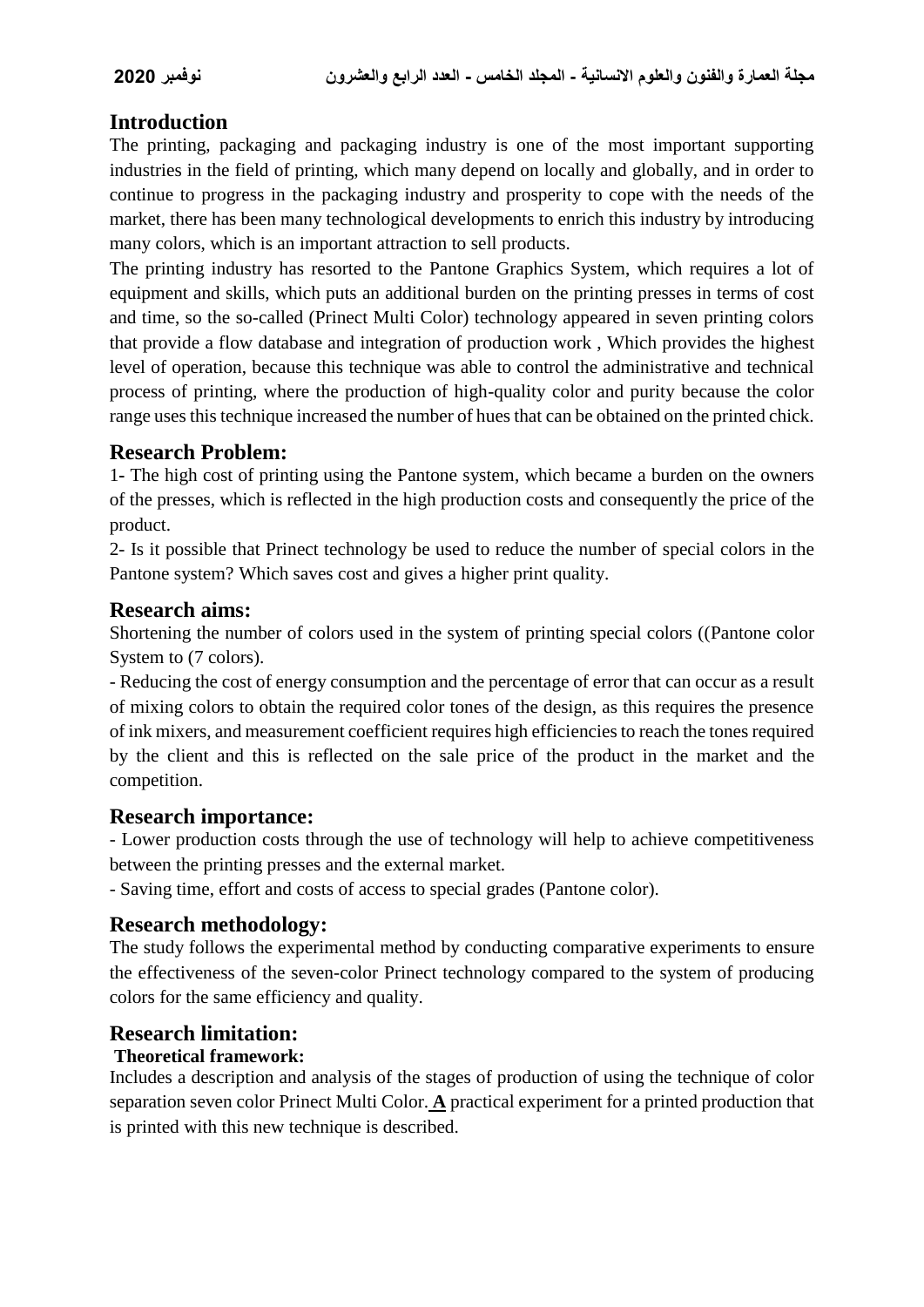#### **Applied Framework:**

Experiment to measure the rate of color change to clarify the difference between the result of printing in color Prinect Multi Color separation, seven color and Pantone Graphics System (Pantone Graphics System) using a measuring device. X-Rite exact.

**Pantone color System Definition**: A system that defines a Standard value for colors used for printing and other uses of color, ensures that the color does not change either on screens or printed on any type of surface. Pantone is defined to give specific colors by giving each color a specific code or name that is referenced to get the desired color.

This technique uses an integrated system of programs to ensure the arrival of the final product with the desired quality and the lowest price, where obtaining the same color quality required by expanding the color range, as in Figure (1) thus eliminating the problems resulting from Panton color and thus reduce cost and maintain quality that is reflected positively on the sale price of the final product.

**Prinect multi-color**, the system can be defined as an integrated system of software covering

the needs of printing companies began from the administrative processes (stores / pricing / management control) pass through the production stages (editing programs / color separation programs / color management programs ICC color profile / CTP / machine drivers Printing machine drivers (and even final product delivery).





First: is calibrated paper that will be used in the printing production is it glossy paper / stretch / covered / not

covered......... Where we go to one of the files calibration specifications ISO 4 color for example on glossy paper and then we make a copy of them and rename with another name for example seven color.

Second: Calibration file is created within the system as determined by ISO 12647-2, where the program comes equipped with calibration files for the work of 4 colors and this file contains the standard color values set by the manufacturers and producers of color management programs and among these values (ink density, dot growth, color error ratio), also creation of three colors of the group of 14 (Pantone) namely (Orange – Green –Blue) form () and thus we have a standard for operation, 7 colors.

After calibration and adding the tricolor, the file is ready for operation and is inserted into the production stages as follows:

1- Program of montage Prinect Signe Station (In this program the control bar is printed with standard color values) Prinect Prepress Manage (Is a program that manages and handles files from design errors for example overprint) - Prinect Meta Dimension (Is a program that separates the color 7 colors according to the standard values.

 Prinect Color Proof Pro (Inkjet printer is used for proof) Prinect Pressroom Manger L Pressroom Interface Speed master with Prinect press center Color separation data is sent to the machine control unit to adjust both printing pressure / ink density / speed). Prinect Image Control (It is scanning the printing color to discover its errors and address and correct them.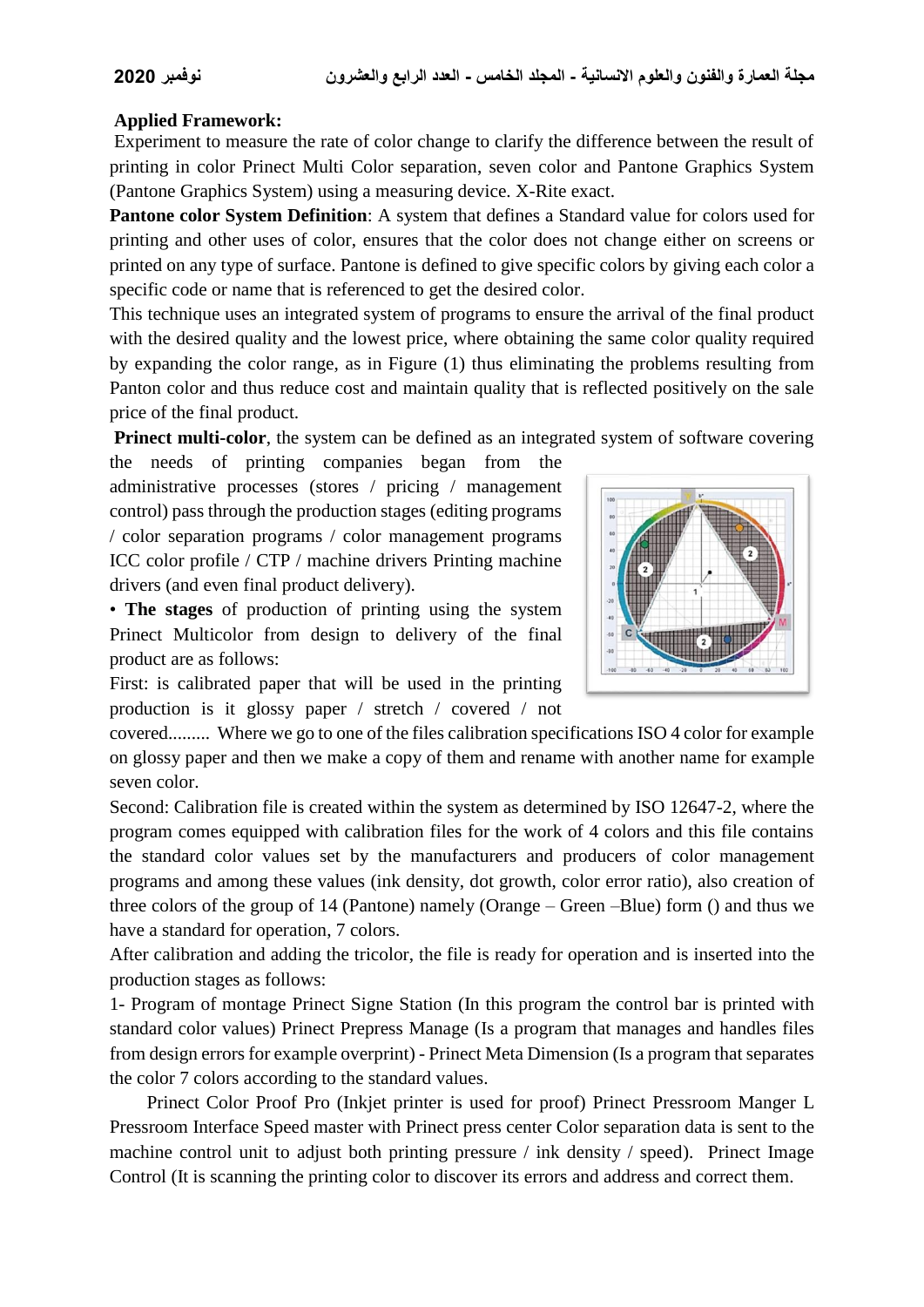**Applied framework: Applied study** in the applied study, the X-Rite exact Figure (2)

spectrophotometer was used to measure the rate of color change (E∆) in both Pantone and seven colors on a sheet of paper printed with the Control Bar printed in standard values, and color values corresponding to Pantone values (specified by numbers). Printed with Prinect 7 colors and a selection of different designs and prints (books / magazines / packaging).

To make the measurement experiment, four basic colors were printed in addition to the three added colors that make up the Prinect 7 color technology. The researcher will present the results of printing paper and printed colors and determine the rate of color change.



The results of color change are shown when printing the pantone grades with Prinect in 7 colors as in the following table

|                     | <b>PMS 576</b> |                     | <b>PMS 158</b>  |
|---------------------|----------------|---------------------|-----------------|
| $* 2.74 \Delta E$   |                | $*1.76\,\Delta E$   |                 |
|                     | <b>PMS 576</b> |                     | <b>PMS 1665</b> |
| $* 2.74 \Delta E$   |                | $*$ 3.40 $\Delta E$ |                 |
|                     | <b>PMS 271</b> |                     | <b>PMS 711</b>  |
| $* 2.22 \Delta E$   |                | $* 2.74 \Delta E$   |                 |
|                     |                |                     |                 |
|                     | <b>PMS 273</b> |                     | <b>PMS 208</b>  |
| $*$ 2.96 $\Delta E$ |                | $*$ 0.66 $\Delta E$ |                 |
|                     | <b>PMS 258</b> |                     | <b>PMS 326</b>  |
| * 3.97 AE           |                | $*$ 4.62 $\Delta E$ |                 |
|                     | <b>PMS 268</b> |                     | <b>PMS 556</b>  |
| $*$ 3.00 $\Delta E$ |                | $*$ 4.22 $\Delta E$ |                 |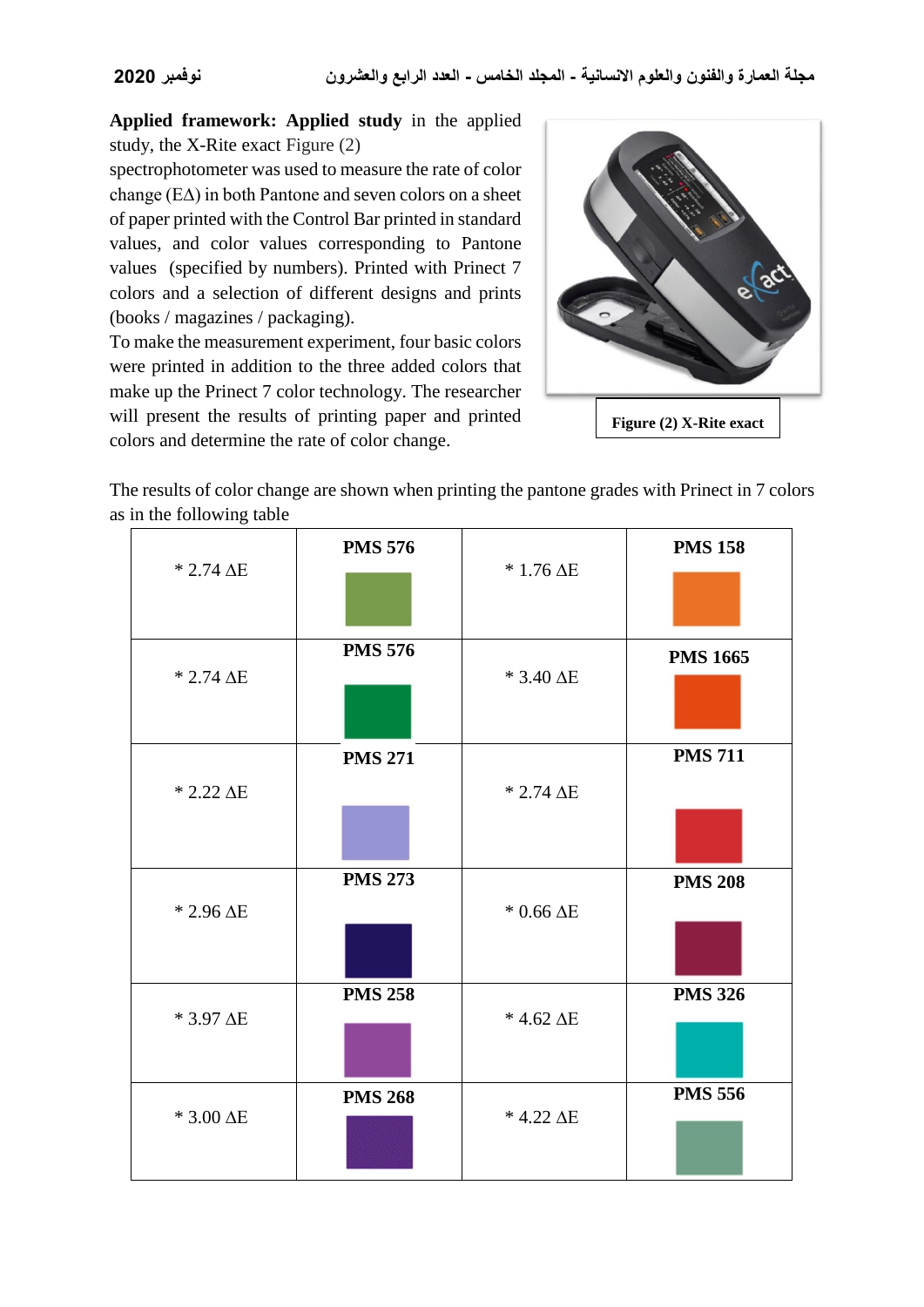It is noted from the table that the rate of color change is within the limits (1-5), which is the limits of the tolerance according to the standard produced by ISO 12647-2.

# **Results: The study reached the following results:**

1-The ability to print the color range of Pantone colors through the seven-color Brinkt technology.

2. The practical study proved the advantage of applying the new technology Prinect Multi Color in the printing presses due to the results presented by the study of the color quality results from Pantone colors, when applied in the production of booklets, magazines, cards or packaging containers of medicines and food containers or Publications of any different types.

3- The practical study proved the advantage of applying the new technology Prinect Multi Color in the printing presses due to the results presented by the study of the color quality results from Pantone colors, when applied in the production of booklets, magazines, cards or covers of pharmaceutical containers and food containers. Various types of publications.

4 - The results the rate of color change in Pantone degrees (PMS 158 / PMS 208) is ((0.66 - 1.76 does not exceed 1 and also at Pantone PMS 271 degrees) / PMS 576 / PMS 273 (is 2.22) - 2.74 - 2.96) does not exceed 3, that is, the rate of color deviation does not exceed the limit and thus there is no significant change between the values of Pantone colors and the same values of the colors that were printed with Prinect seven color technology.

5- I added this technique with high quality colors, by expanding the color range using this technique.

6-The use of Prinect Multi Color technology provides the presses without the expected error rate when mixing colors in the Pantone system to reach the tones required by the client.

7- The use of Prinect Multi Color has an economical effect in lowering production costs, as this technique provided the opportunity to ration the number of used colors.

# **Recommendation**:

#### **Based on the results of the study, it is recommended that:**

1- The application of Prinect Multi Color technology in many products due to the high color results of the study reflected positively on the quality of the publication.

2 - The activation and application of the new technology Prinect Multi Color is inexpensive as the subject needs only software programs to apply the system in the length of the printing process.

3 - The use of the complete system of printing production leads the market of artificial intelligence technology to develop to ensure the automation of operations in the field of compliance to produce high quality of publications.

# **References**

1-muhamad, rida shawqiun, altahakum fi altibaeat alraqamiat mahdudat alnaskh biastikhdam taqniat dabt aljawda (rsal), risalatan dukturat, kuliyat alfunun altabiqiat, jamieatan halwan, 2006 m.

2-jurj nubar simunyan, altibaeat alraqamiat tibaeat alqarn alhadi eshr waleishrin alqahrt 2000 alsharikat alduwaliat lilaitisalat altibaeiat, 'iinjiltira, 2000 m.

3-This is the world's ugliest color, according to experts". Evening Standard.

4- Agfa-Gevaert (2000), The Secrets of Color Management, Digital Color Prepress Vol., F5.

5- Edward J., Giorgianni Thomas E., and Madden, (1998) "Digital Color Management